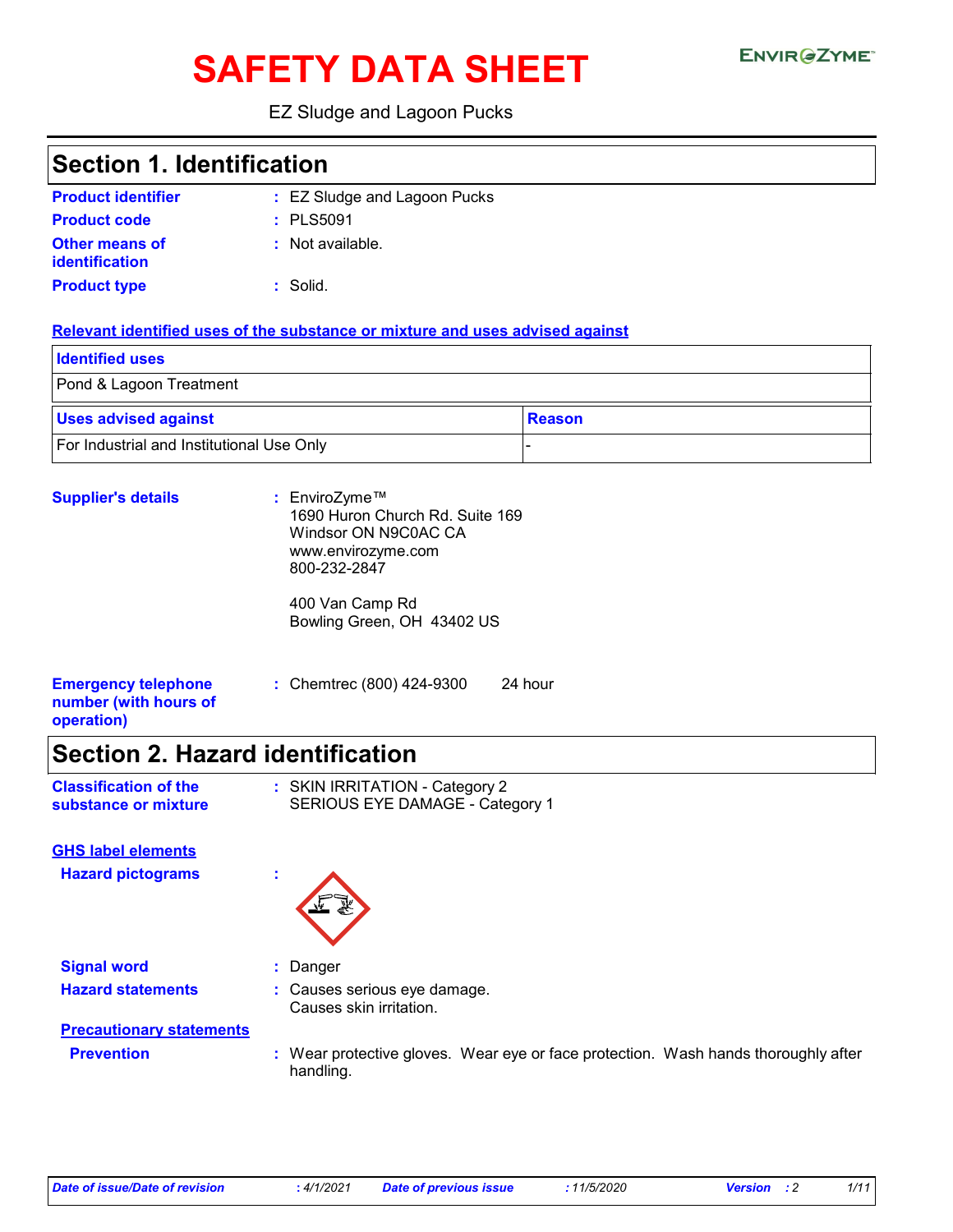### **Section 2. Hazard identification**

| <b>Response</b> | : IF ON SKIN: Wash with plenty of soap and water. Take off contaminated clothing<br>and wash it before reuse. If skin irritation occurs: Get medical attention. IF IN<br>EYES: Rinse cautiously with water for several minutes. Remove contact lenses, if<br>present and easy to do. Continue rinsing. Immediately call a POISON CENTER or<br>physician. |
|-----------------|----------------------------------------------------------------------------------------------------------------------------------------------------------------------------------------------------------------------------------------------------------------------------------------------------------------------------------------------------------|
| <b>Storage</b>  | : Not applicable.                                                                                                                                                                                                                                                                                                                                        |
| <b>Disposal</b> | : Not applicable.                                                                                                                                                                                                                                                                                                                                        |

### **Section 3. Composition/information on ingredients**

| Substance/mixture     | : Mixture        |
|-----------------------|------------------|
| <b>Other means of</b> | : Not available. |
| <i>identification</i> |                  |

| <b>Ingredient name</b>                                       | $%$ (w/w) | <b>CAS number</b> |
|--------------------------------------------------------------|-----------|-------------------|
| Benzenesulfonic acid, C10-13-alkyl derivatives, sodium salts | $10 - 20$ | 68411-30-3        |
| Alcohols, C9-11, ethoxylated                                 | $1 - 5$   | 68439-46-3        |
| I sodium carbonate                                           | $0.1 - 1$ | 497-19-8          |
| magnesium distearate                                         | $01 - 1$  | 557-04-0          |

**There are no additional ingredients present which, within the current knowledge of the supplier and in the concentrations applicable, are classified as hazardous to health or the environment and hence require reporting in this section.**

**Occupational exposure limits, if available, are listed in Section 8.**

### **Section 4. First-aid measures**

| <b>Description of necessary first aid measures</b> |                                                                                                                                                                                                                                                                                                                                                                                                                                                                                                                                                                                                                                                                                                                                                                                         |  |  |  |
|----------------------------------------------------|-----------------------------------------------------------------------------------------------------------------------------------------------------------------------------------------------------------------------------------------------------------------------------------------------------------------------------------------------------------------------------------------------------------------------------------------------------------------------------------------------------------------------------------------------------------------------------------------------------------------------------------------------------------------------------------------------------------------------------------------------------------------------------------------|--|--|--|
| <b>Eye contact</b>                                 | : Get medical attention immediately. Call a poison center or physician. Immediately<br>flush eyes with plenty of water, occasionally lifting the upper and lower eyelids.<br>Check for and remove any contact lenses. Continue to rinse for at least 10 minutes.<br>Chemical burns must be treated promptly by a physician.                                                                                                                                                                                                                                                                                                                                                                                                                                                             |  |  |  |
| <b>Inhalation</b>                                  | Get medical attention immediately. Call a poison center or physician. Remove<br>victim to fresh air and keep at rest in a position comfortable for breathing. If it is<br>suspected that fumes are still present, the rescuer should wear an appropriate mask<br>or self-contained breathing apparatus. If not breathing, if breathing is irregular or if<br>respiratory arrest occurs, provide artificial respiration or oxygen by trained personnel.<br>It may be dangerous to the person providing aid to give mouth-to-mouth<br>resuscitation. If unconscious, place in recovery position and get medical attention<br>immediately. Maintain an open airway. Loosen tight clothing such as a collar, tie,<br>belt or waistband.                                                     |  |  |  |
| <b>Skin contact</b>                                | Get medical attention immediately. Call a poison center or physician. Flush<br>contaminated skin with plenty of water. Remove contaminated clothing and shoes.<br>Wash contaminated clothing thoroughly with water before removing it, or wear<br>gloves. Continue to rinse for at least 10 minutes. Chemical burns must be treated<br>promptly by a physician. Wash clothing before reuse. Clean shoes thoroughly<br>before reuse.                                                                                                                                                                                                                                                                                                                                                     |  |  |  |
| <b>Ingestion</b>                                   | : Get medical attention immediately. Call a poison center or physician. Wash out<br>mouth with water. Remove dentures if any. Remove victim to fresh air and keep at<br>rest in a position comfortable for breathing. If material has been swallowed and the<br>exposed person is conscious, give small quantities of water to drink. Stop if the<br>exposed person feels sick as vomiting may be dangerous. Do not induce vomiting<br>unless directed to do so by medical personnel. If vomiting occurs, the head should<br>be kept low so that vomit does not enter the lungs. Chemical burns must be treated<br>promptly by a physician. Never give anything by mouth to an unconscious person.<br>If unconscious, place in recovery position and get medical attention immediately. |  |  |  |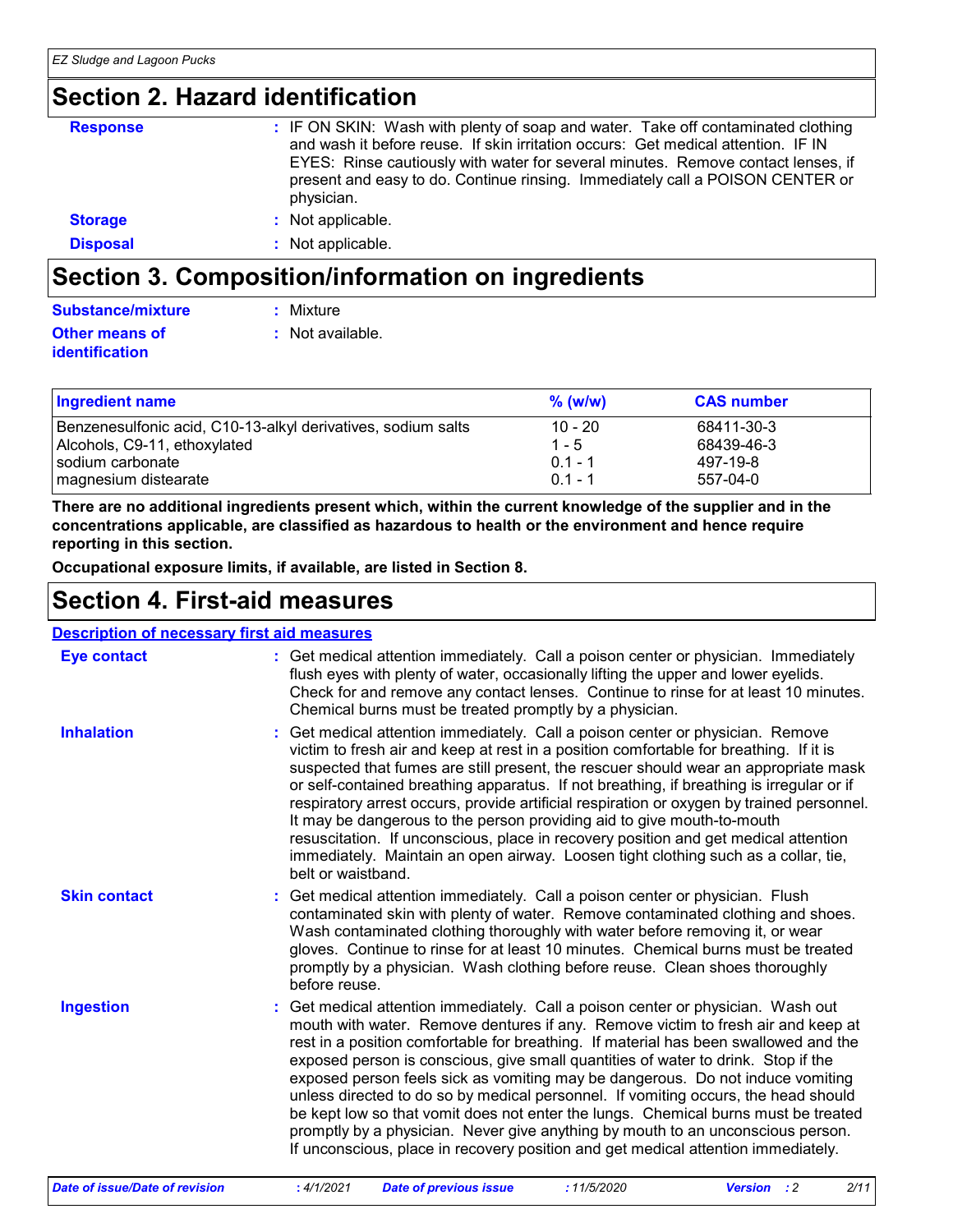### **Section 4. First-aid measures**

Maintain an open airway. Loosen tight clothing such as a collar, tie, belt or waistband.

#### **Most important symptoms/effects, acute and delayed**

| <b>Potential acute health effects</b> |                                                                                                                                                                                                                                                                                                                                                                                                                 |
|---------------------------------------|-----------------------------------------------------------------------------------------------------------------------------------------------------------------------------------------------------------------------------------------------------------------------------------------------------------------------------------------------------------------------------------------------------------------|
| <b>Eye contact</b>                    | : Causes serious eye damage.                                                                                                                                                                                                                                                                                                                                                                                    |
| <b>Inhalation</b>                     | : No known significant effects or critical hazards.                                                                                                                                                                                                                                                                                                                                                             |
| <b>Skin contact</b>                   | : Causes skin irritation.                                                                                                                                                                                                                                                                                                                                                                                       |
| <b>Ingestion</b>                      | : No known significant effects or critical hazards.                                                                                                                                                                                                                                                                                                                                                             |
| <b>Over-exposure signs/symptoms</b>   |                                                                                                                                                                                                                                                                                                                                                                                                                 |
| <b>Eye contact</b>                    | : Adverse symptoms may include the following:<br>pain<br>watering<br>redness                                                                                                                                                                                                                                                                                                                                    |
| <b>Inhalation</b>                     | : No specific data.                                                                                                                                                                                                                                                                                                                                                                                             |
| <b>Skin contact</b>                   | : Adverse symptoms may include the following:<br>pain or irritation<br>redness<br>blistering may occur                                                                                                                                                                                                                                                                                                          |
| <b>Ingestion</b>                      | : Adverse symptoms may include the following:<br>stomach pains                                                                                                                                                                                                                                                                                                                                                  |
|                                       | Indication of immediate medical attention and special treatment needed, if necessary                                                                                                                                                                                                                                                                                                                            |
| <b>Notes to physician</b>             | : Treat symptomatically. Contact poison treatment specialist immediately if large<br>quantities have been ingested or inhaled.                                                                                                                                                                                                                                                                                  |
| <b>Specific treatments</b>            | : No specific treatment.                                                                                                                                                                                                                                                                                                                                                                                        |
| <b>Protection of first-aiders</b>     | : No action shall be taken involving any personal risk or without suitable training. If it<br>is suspected that fumes are still present, the rescuer should wear an appropriate<br>mask or self-contained breathing apparatus. It may be dangerous to the person<br>providing aid to give mouth-to-mouth resuscitation. Wash contaminated clothing<br>thoroughly with water before removing it, or wear gloves. |

#### **See toxicological information (Section 11)**

### **Section 5. Fire-fighting measures**

| <b>Extinguishing media</b>                           |                                                                                                                                                   |
|------------------------------------------------------|---------------------------------------------------------------------------------------------------------------------------------------------------|
| <b>Suitable extinguishing</b><br>media               | : Use an extinguishing agent suitable for the surrounding fire.                                                                                   |
| <b>Unsuitable extinguishing</b><br>media             | $:$ None known.                                                                                                                                   |
| <b>Specific hazards arising</b><br>from the chemical | : No specific fire or explosion hazard.                                                                                                           |
| <b>Hazardous thermal</b><br>decomposition products   | : Decomposition products may include the following materials:<br>carbon dioxide<br>carbon monoxide<br>halogenated compounds<br>metal oxide/oxides |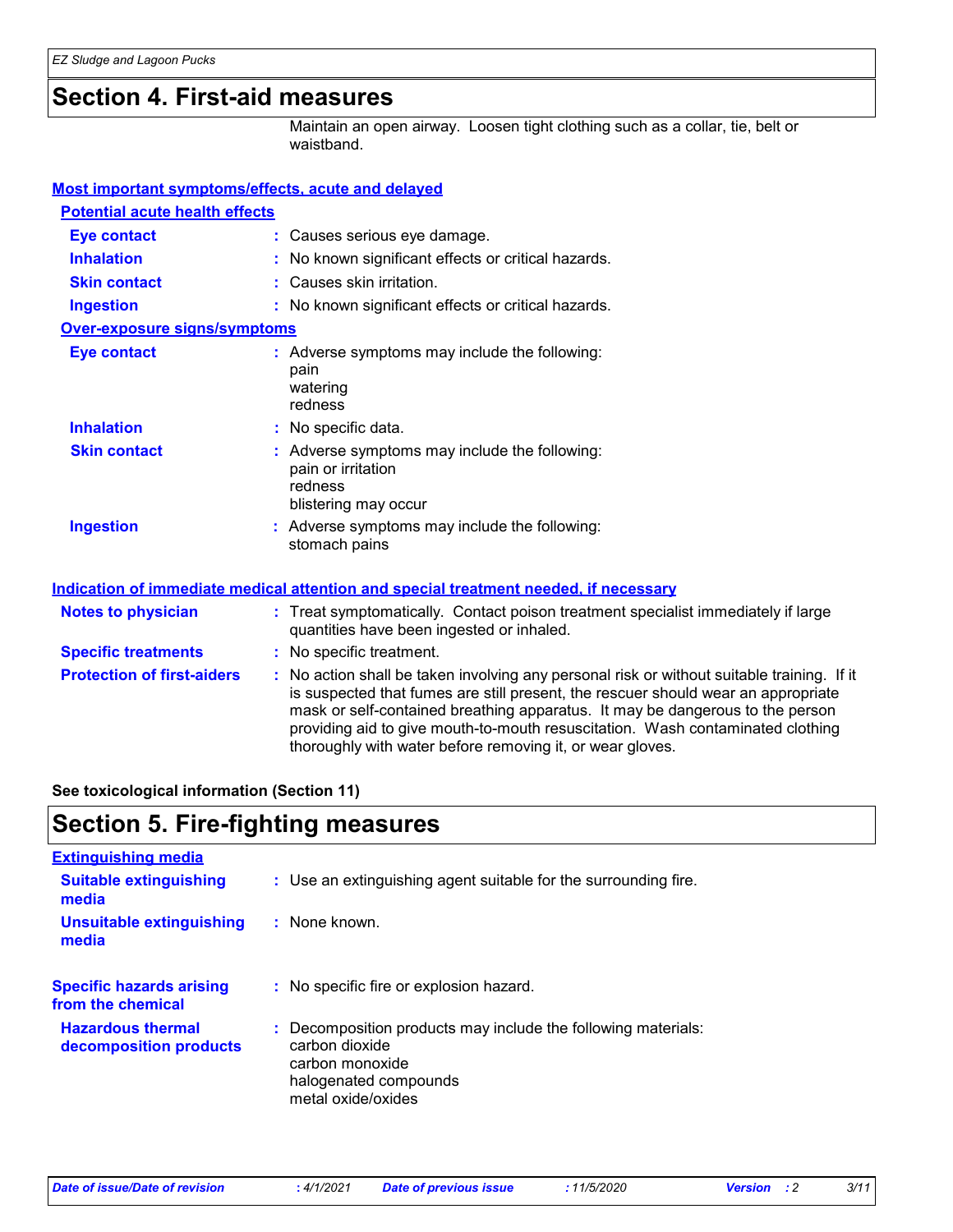### **Section 5. Fire-fighting measures**

| <b>Special protective actions</b><br>for fire-fighters   | : Promptly isolate the scene by removing all persons from the vicinity of the incident if<br>there is a fire. No action shall be taken involving any personal risk or without<br>suitable training. |
|----------------------------------------------------------|-----------------------------------------------------------------------------------------------------------------------------------------------------------------------------------------------------|
| <b>Special protective</b><br>equipment for fire-fighters | : Fire-fighters should wear appropriate protective equipment and self-contained<br>breathing apparatus (SCBA) with a full face-piece operated in positive pressure<br>mode.                         |

### **Section 6. Accidental release measures**

|                                                              | <b>Personal precautions, protective equipment and emergency procedures</b>                                                                                                                                                                                                                                                                                                                                                  |
|--------------------------------------------------------------|-----------------------------------------------------------------------------------------------------------------------------------------------------------------------------------------------------------------------------------------------------------------------------------------------------------------------------------------------------------------------------------------------------------------------------|
| For non-emergency<br>personnel                               | : No action shall be taken involving any personal risk or without suitable training.<br>Evacuate surrounding areas. Keep unnecessary and unprotected personnel from<br>entering. Do not touch or walk through spilled material. Provide adequate<br>ventilation. Wear appropriate respirator when ventilation is inadequate. Put on<br>appropriate personal protective equipment.                                           |
|                                                              | <b>For emergency responders</b> : If specialized clothing is required to deal with the spillage, take note of any<br>information in Section 8 on suitable and unsuitable materials. See also the<br>information in "For non-emergency personnel".                                                                                                                                                                           |
| <b>Environmental precautions</b>                             | : Avoid dispersal of spilled material and runoff and contact with soil, waterways,<br>drains and sewers. Inform the relevant authorities if the product has caused<br>environmental pollution (sewers, waterways, soil or air).                                                                                                                                                                                             |
| <b>Methods and materials for containment and cleaning up</b> |                                                                                                                                                                                                                                                                                                                                                                                                                             |
| <b>Small spill</b>                                           | : Move containers from spill area. Avoid dust generation. Using a vacuum with<br>HEPA filter will reduce dust dispersal. Place spilled material in a designated,<br>labeled waste container. Dispose of via a licensed waste disposal contractor.                                                                                                                                                                           |
| <b>Large spill</b>                                           | : Move containers from spill area. Approach release from upwind. Prevent entry into<br>sewers, water courses, basements or confined areas. Avoid dust generation. Do<br>not dry sweep. Vacuum dust with equipment fitted with a HEPA filter and place in a<br>closed, labeled waste container. Dispose of via a licensed waste disposal<br>contractor. Note: see Section 1 for emergency contact information and Section 13 |

### **Section 7. Handling and storage**

for waste disposal.

### **Precautions for safe handling**

| <b>Protective measures</b>                                                       | : Put on appropriate personal protective equipment (see Section 8). Do not get in<br>eyes or on skin or clothing. Do not ingest. If during normal use the material<br>presents a respiratory hazard, use only with adequate ventilation or wear<br>appropriate respirator. Keep in the original container or an approved alternative<br>made from a compatible material, kept tightly closed when not in use. Empty<br>containers retain product residue and can be hazardous. Do not reuse container.                                                                                              |
|----------------------------------------------------------------------------------|-----------------------------------------------------------------------------------------------------------------------------------------------------------------------------------------------------------------------------------------------------------------------------------------------------------------------------------------------------------------------------------------------------------------------------------------------------------------------------------------------------------------------------------------------------------------------------------------------------|
| <b>Advice on general</b><br>occupational hygiene                                 | : Eating, drinking and smoking should be prohibited in areas where this material is<br>handled, stored and processed. Workers should wash hands and face before<br>eating, drinking and smoking. Remove contaminated clothing and protective<br>equipment before entering eating areas. See also Section 8 for additional<br>information on hygiene measures.                                                                                                                                                                                                                                       |
| <b>Conditions for safe storage,</b><br>including any<br><i>incompatibilities</i> | : Store in accordance with local regulations. Store in original container protected<br>from direct sunlight in a dry, cool and well-ventilated area, away from incompatible<br>materials (see Section 10) and food and drink. Store locked up. Keep container<br>tightly closed and sealed until ready for use. Containers that have been opened<br>must be carefully resealed and kept upright to prevent leakage. Do not store in<br>unlabeled containers. Use appropriate containment to avoid environmental<br>contamination. See Section 10 for incompatible materials before handling or use. |
|                                                                                  |                                                                                                                                                                                                                                                                                                                                                                                                                                                                                                                                                                                                     |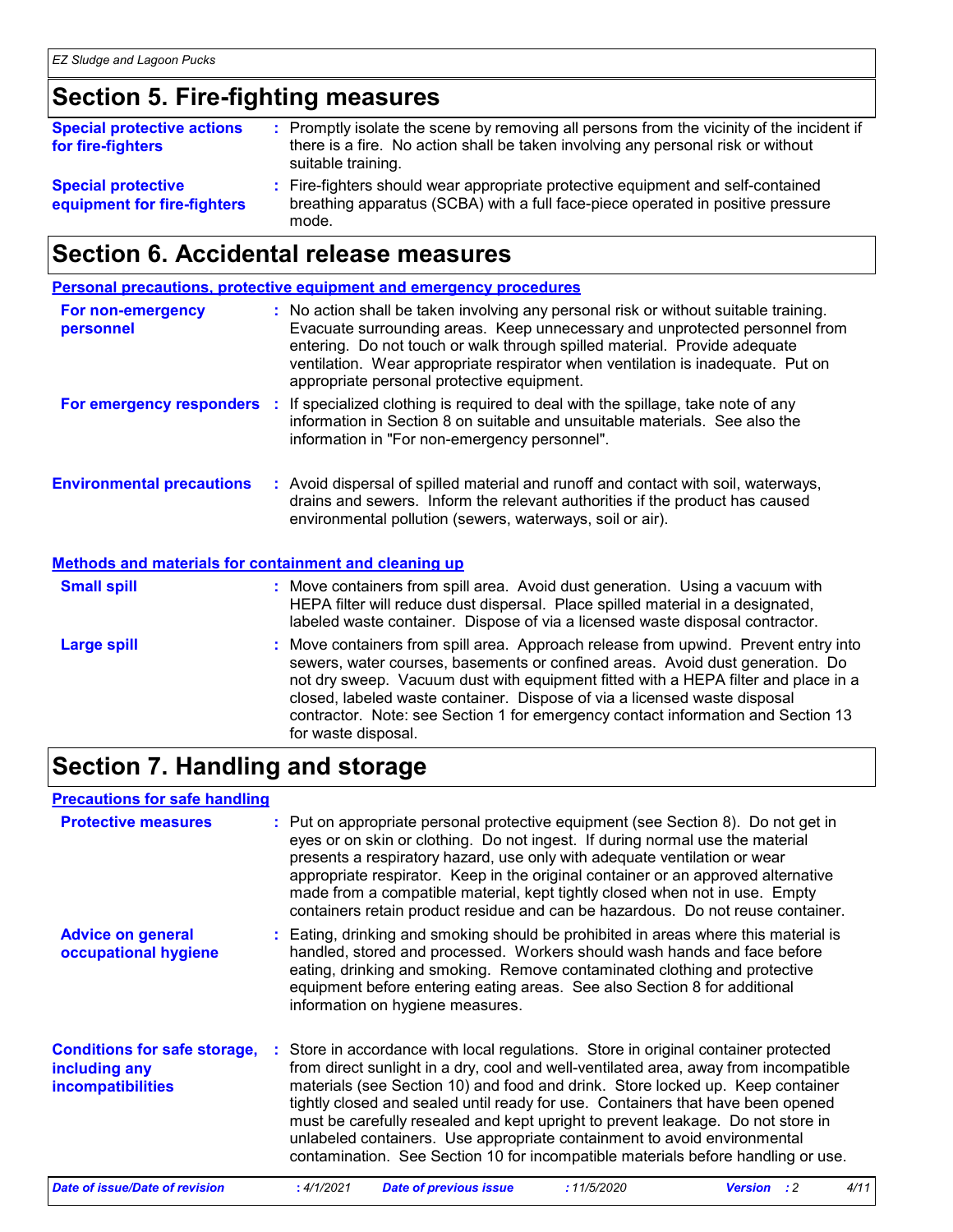### **Section 8. Exposure controls/personal protection**

#### **Control parameters**

#### **Occupational exposure limits**

| <b>Ingredient name</b> | <b>Exposure limits</b>                                                                                                                                                                                                                                                                                                                                                                                             |
|------------------------|--------------------------------------------------------------------------------------------------------------------------------------------------------------------------------------------------------------------------------------------------------------------------------------------------------------------------------------------------------------------------------------------------------------------|
| magnesium distearate   | CA Alberta Provincial (Canada, 6/2018).<br>8 hrs OEL: 10 mg/m <sup>3</sup> 8 hours.<br><b>CA British Columbia Provincial (Canada,</b><br>7/2018).<br>TWA: 10 mg/m <sup>3</sup> 8 hours.<br>CA Ontario Provincial (Canada, 1/2018).<br>TWA: 10 mg/m <sup>3</sup> 8 hours.<br><b>CA Saskatchewan Provincial (Canada,</b><br>7/2013).<br>STEL: 20 mg/m <sup>3</sup> 15 minutes.<br>TWA: 10 mg/m <sup>3</sup> 8 hours. |

| <b>Appropriate engineering</b><br><b>controls</b> | : If user operations generate dust, fumes, gas, vapor or mist, use process enclosures,<br>local exhaust ventilation or other engineering controls to keep worker exposure to<br>airborne contaminants below any recommended or statutory limits.                                                                                |
|---------------------------------------------------|---------------------------------------------------------------------------------------------------------------------------------------------------------------------------------------------------------------------------------------------------------------------------------------------------------------------------------|
| <b>Environmental exposure</b><br><b>controls</b>  | : Emissions from ventilation or work process equipment should be checked to ensure<br>they comply with the requirements of environmental protection legislation. In some<br>cases, fume scrubbers, filters or engineering modifications to the process<br>equipment will be necessary to reduce emissions to acceptable levels. |

| Individual protection measures |  |
|--------------------------------|--|
|--------------------------------|--|

| <b>Hygiene measures</b>      |    | : Wash hands, forearms and face thoroughly after handling chemical products, before<br>eating, smoking and using the lavatory and at the end of the working period.<br>Appropriate techniques should be used to remove potentially contaminated clothing.<br>Wash contaminated clothing before reusing. Ensure that eyewash stations and<br>safety showers are close to the workstation location.                                                                                                                                                                                                                         |
|------------------------------|----|---------------------------------------------------------------------------------------------------------------------------------------------------------------------------------------------------------------------------------------------------------------------------------------------------------------------------------------------------------------------------------------------------------------------------------------------------------------------------------------------------------------------------------------------------------------------------------------------------------------------------|
| <b>Eye/face protection</b>   |    | : Safety eyewear complying with an approved standard should be used when a risk<br>assessment indicates this is necessary to avoid exposure to liquid splashes, mists,<br>gases or dusts. If contact is possible, the following protection should be worn,<br>unless the assessment indicates a higher degree of protection: chemical splash<br>goggles and/or face shield. If inhalation hazards exist, a full-face respirator may be<br>required instead.                                                                                                                                                               |
| <b>Skin protection</b>       |    |                                                                                                                                                                                                                                                                                                                                                                                                                                                                                                                                                                                                                           |
| <b>Hand protection</b>       |    | : Chemical-resistant, impervious gloves complying with an approved standard should<br>be worn at all times when handling chemical products if a risk assessment indicates<br>this is necessary. Considering the parameters specified by the glove manufacturer,<br>check during use that the gloves are still retaining their protective properties. It<br>should be noted that the time to breakthrough for any glove material may be<br>different for different glove manufacturers. In the case of mixtures, consisting of<br>several substances, the protection time of the gloves cannot be accurately<br>estimated. |
| <b>Body protection</b>       |    | : Personal protective equipment for the body should be selected based on the task<br>being performed and the risks involved and should be approved by a specialist<br>before handling this product.                                                                                                                                                                                                                                                                                                                                                                                                                       |
| <b>Other skin protection</b> | ÷. | Appropriate footwear and any additional skin protection measures should be<br>selected based on the task being performed and the risks involved and should be<br>approved by a specialist before handling this product.                                                                                                                                                                                                                                                                                                                                                                                                   |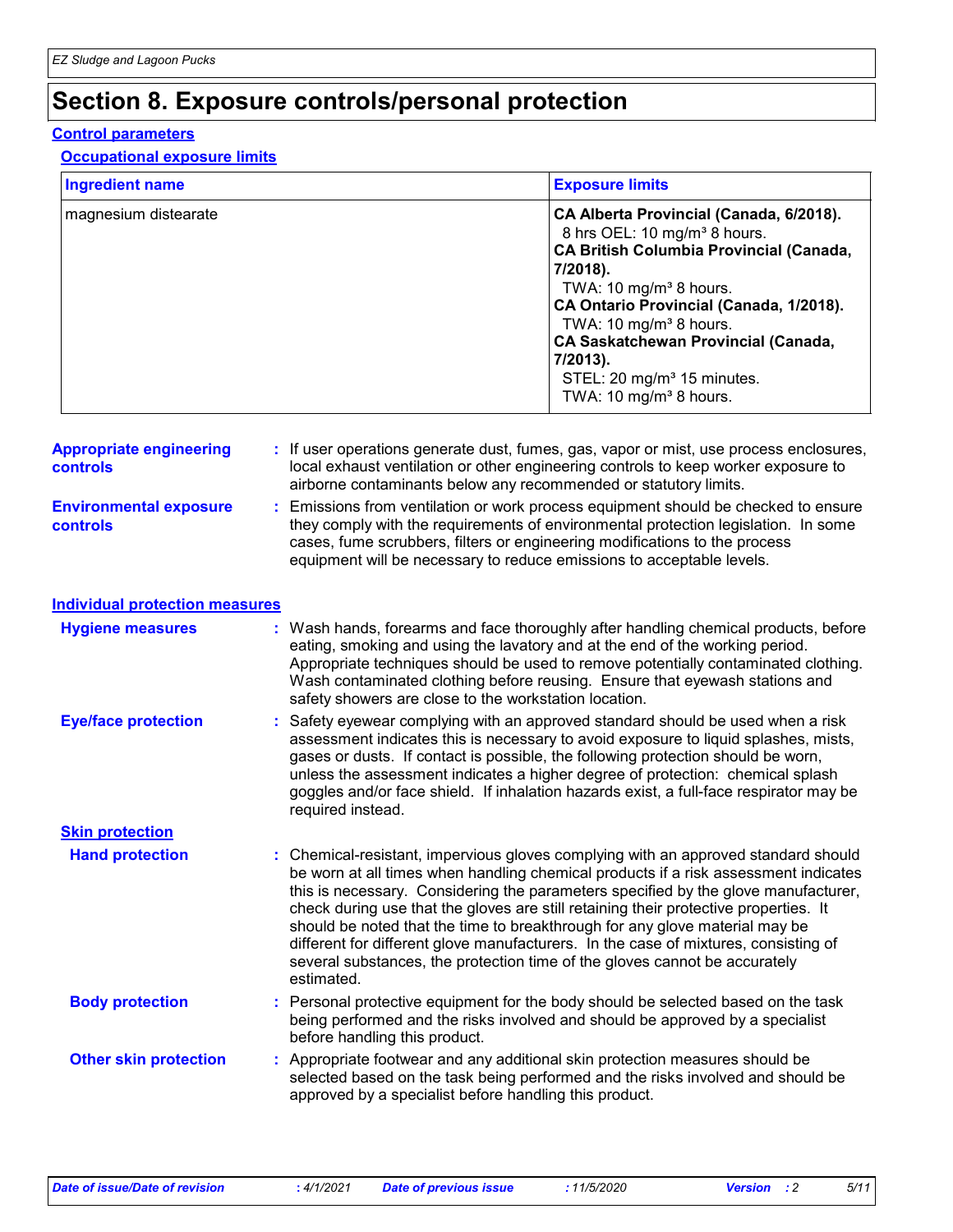### **Section 8. Exposure controls/personal protection**

**Respiratory protection :**

: Based on the hazard and potential for exposure, select a respirator that meets the appropriate standard or certification. Respirators must be used according to a respiratory protection program to ensure proper fitting, training, and other important aspects of use.

### **Section 9. Physical and chemical properties**

| <b>Appearance</b>                                 |    |                             |
|---------------------------------------------------|----|-----------------------------|
| <b>Physical state</b>                             |    | Solid.                      |
| <b>Color</b>                                      |    | Brown.                      |
| <b>Odor</b>                                       |    | Not available.              |
| <b>Odor threshold</b>                             |    | Not available.              |
| рH                                                |    | Not available.              |
| <b>Melting point</b>                              |    | Not available.              |
| <b>Boiling point</b>                              |    | Not available.              |
| <b>Flash point</b>                                |    | Closed cup: Not applicable. |
| <b>Evaporation rate</b>                           |    | Not available.              |
| <b>Flammability (solid, gas)</b>                  |    | Not available.              |
| Lower and upper explosive<br>(flammable) limits   |    | : Not available.            |
| <b>Vapor pressure</b>                             |    | Not available.              |
| <b>Vapor density</b>                              |    | Not available.              |
| <b>Relative density</b>                           | t. | 0.912                       |
| <b>Solubility</b>                                 |    | Not available.              |
| <b>Solubility in water</b>                        |    | Not available.              |
| <b>Partition coefficient: n-</b><br>octanol/water |    | Not available.              |
| <b>Auto-ignition temperature</b>                  |    | : Not available.            |
| <b>Decomposition temperature</b>                  | t. | Not available.              |
| <b>Viscosity</b>                                  |    | Not available.              |
| Flow time (ISO 2431)                              | ۰  | Not available.              |

### **Section 10. Stability and reactivity**

| <b>Reactivity</b>                            | : No specific test data related to reactivity available for this product or its ingredients.              |
|----------------------------------------------|-----------------------------------------------------------------------------------------------------------|
| <b>Chemical stability</b>                    | : The product is stable.                                                                                  |
| <b>Possibility of hazardous</b><br>reactions | : Under normal conditions of storage and use, hazardous reactions will not occur.                         |
| <b>Conditions to avoid</b>                   | : No specific data.                                                                                       |
| <b>Incompatible materials</b>                | : Not available.                                                                                          |
| <b>Hazardous decomposition</b><br>products   | : Under normal conditions of storage and use, hazardous decomposition products<br>should not be produced. |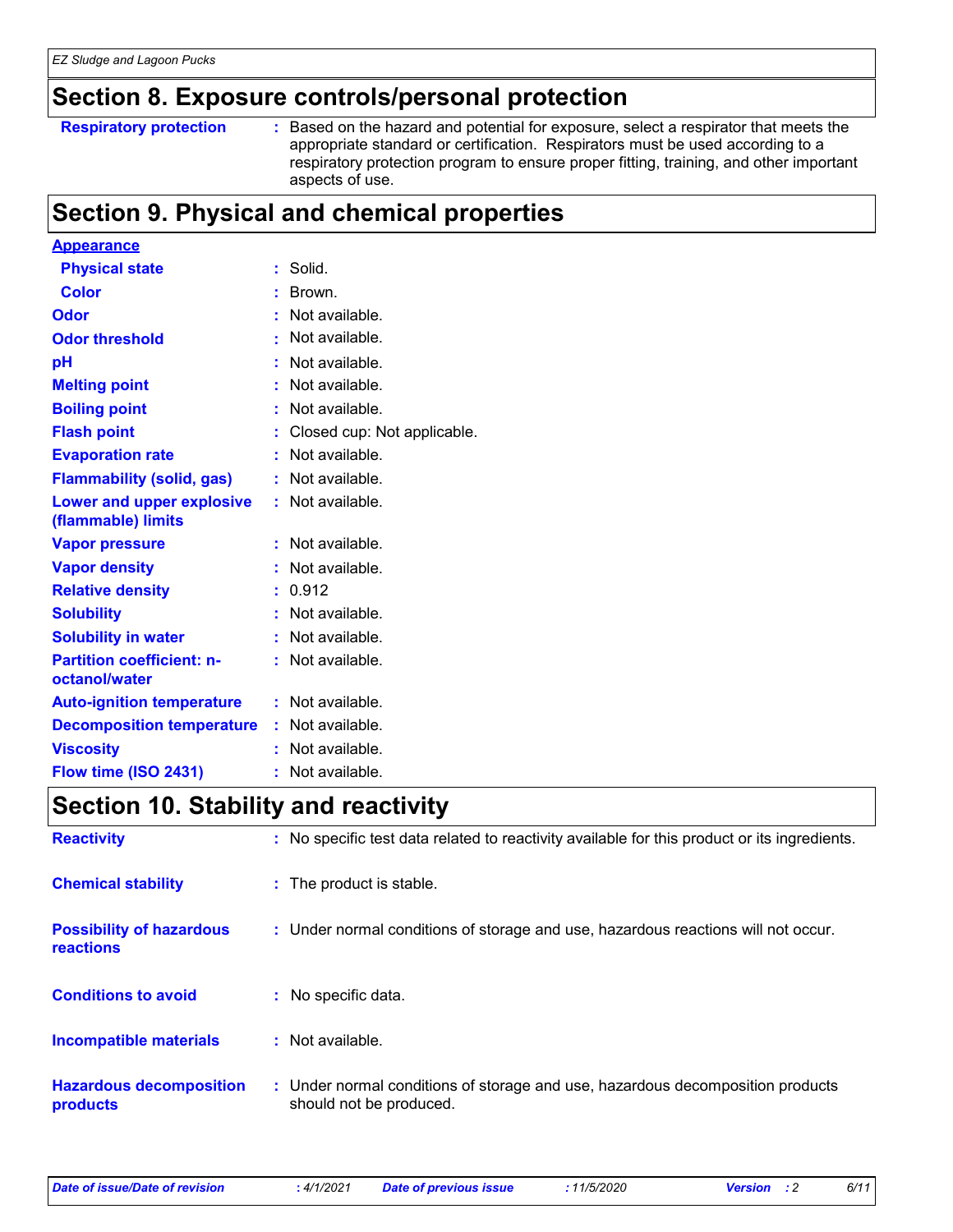## **Section 11. Toxicological information**

#### **Information on toxicological effects**

#### **Acute toxicity**

| <b>Product/ingredient name</b>                                       | <b>Result</b>          | <b>Species</b> | <b>Dose</b>                | <b>Exposure</b> |
|----------------------------------------------------------------------|------------------------|----------------|----------------------------|-----------------|
| Benzenesulfonic acid,<br>C10-13-alkyl derivatives,<br>l sodium salts | LD50 Oral              | Rat            | 404 mg/kg                  |                 |
| Alcohols, C9-11, ethoxylated   LD50 Oral                             |                        | Rat            | 1378 mg/kg                 |                 |
| I sodium carbonate<br>magnesium distearate                           | LD50 Oral<br>LD50 Oral | Rat<br>Rat     | 4090 mg/kg<br>>10000 mg/kg |                 |

#### **Irritation/Corrosion**

| <b>Product/ingredient name</b>                                     | <b>Result</b>            | <b>Species</b> | <b>Score</b> | <b>Exposure</b>                   | <b>Observation</b> |
|--------------------------------------------------------------------|--------------------------|----------------|--------------|-----------------------------------|--------------------|
| Benzenesulfonic acid,<br>C10-13-alkyl derivatives,<br>sodium salts | Skin - Moderate irritant | Rabbit         |              | 0.5 Mililiters                    |                    |
| sodium carbonate                                                   | Eyes - Mild irritant     | Rabbit         |              | 10.5 minutes<br>100<br>milligrams |                    |
|                                                                    | Eyes - Moderate irritant | Rabbit         |              | 24 hours 100<br>milligrams        |                    |
|                                                                    | Eyes - Severe irritant   | Rabbit         |              | 50 milligrams                     |                    |
|                                                                    | Skin - Mild irritant     | Rabbit         |              | 24 hours 500<br>milligrams        |                    |

#### **Sensitization**

Not available.

#### **Mutagenicity**

Not available.

#### **Carcinogenicity**

Not available.

#### **Reproductive toxicity**

Not available.

#### **Teratogenicity**

Not available.

#### **Specific target organ toxicity (single exposure)**

| <b>Name</b>          | <b>Category</b> | <b>Route of</b><br>exposure | <b>Target organs</b>                     |
|----------------------|-----------------|-----------------------------|------------------------------------------|
| magnesium distearate | Category 3      | Not applicable.             | Respiratory tract<br><b>l</b> irritation |

#### **Specific target organ toxicity (repeated exposure)**

Not available.

#### **Aspiration hazard**

Not available.

#### **Information on the likely routes of exposure**

**:** Routes of entry anticipated: Dermal.

Routes of entry not anticipated: Oral, Inhalation.

#### **Potential acute health effects**

*Date of issue/Date of revision* **:** *4/1/2021 Date of previous issue : 11/5/2020 Version : 2 7/11*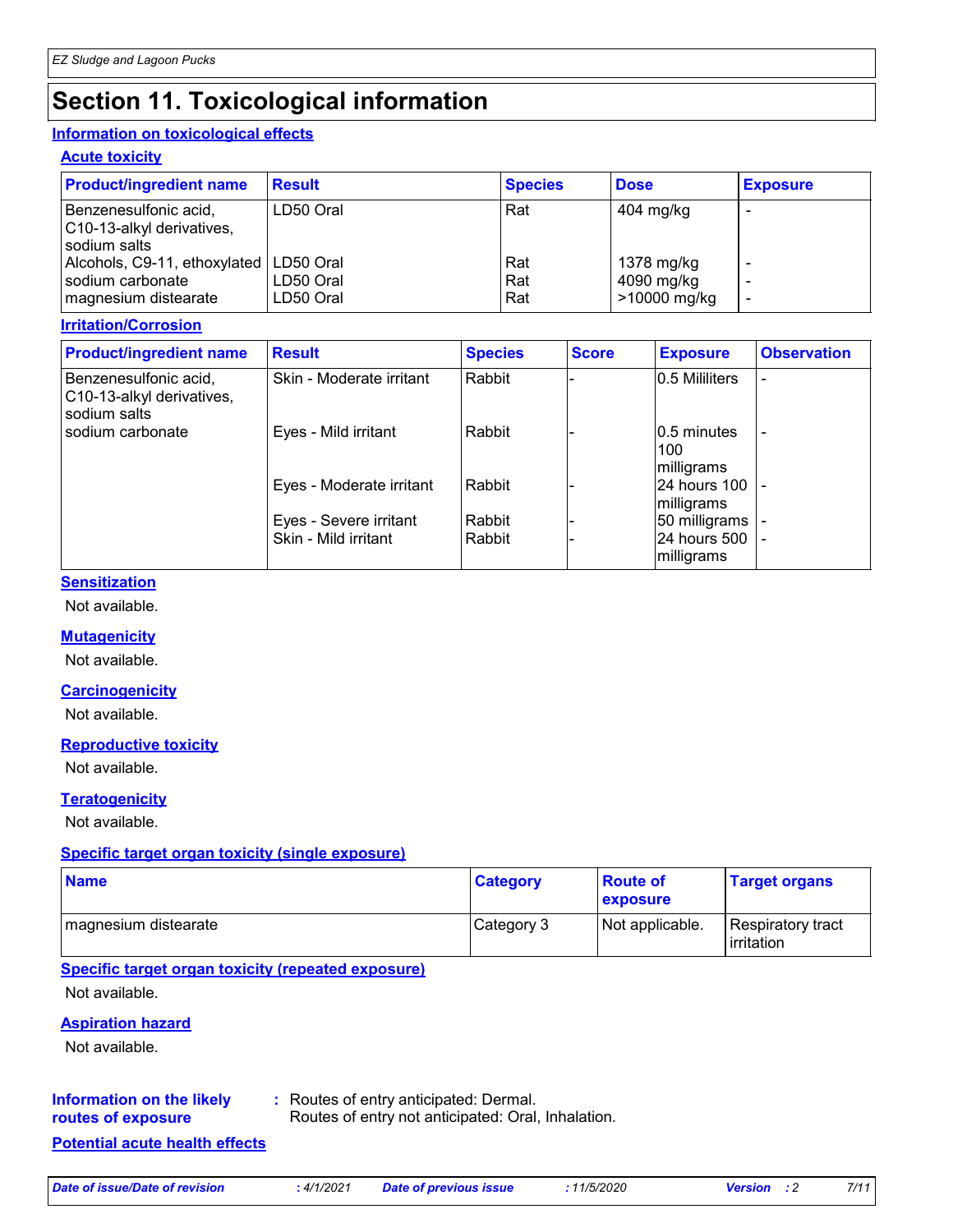### **Section 11. Toxicological information**

| <b>Eye contact</b>  | : Causes serious eye damage.                        |
|---------------------|-----------------------------------------------------|
| <b>Inhalation</b>   | : No known significant effects or critical hazards. |
| <b>Skin contact</b> | : Causes skin irritation.                           |
| <b>Ingestion</b>    | : No known significant effects or critical hazards. |

#### **Symptoms related to the physical, chemical and toxicological characteristics**

| <b>Eye contact</b>  | : Adverse symptoms may include the following:<br>pain<br>watering<br>redness                           |
|---------------------|--------------------------------------------------------------------------------------------------------|
| <b>Inhalation</b>   | : No specific data.                                                                                    |
| <b>Skin contact</b> | : Adverse symptoms may include the following:<br>pain or irritation<br>redness<br>blistering may occur |
| <b>Ingestion</b>    | : Adverse symptoms may include the following:<br>stomach pains                                         |

#### **Delayed and immediate effects and also chronic effects from short and long term exposure**

| <b>Short term exposure</b>                        |    |                    |  |
|---------------------------------------------------|----|--------------------|--|
| <b>Potential immediate</b><br>effects             | t. | Not available.     |  |
| <b>Potential delayed effects</b>                  |    | $:$ Not available. |  |
| <b>Long term exposure</b>                         |    |                    |  |
| <b>Potential immediate</b><br>effects             |    | $:$ Not available. |  |
| <b>Potential delayed effects : Not available.</b> |    |                    |  |
| <b>Potential chronic health effects</b>           |    |                    |  |

Not available.

| <b>General</b>               | : No known significant effects or critical hazards. |
|------------------------------|-----------------------------------------------------|
| <b>Carcinogenicity</b>       | : No known significant effects or critical hazards. |
| <b>Mutagenicity</b>          | : No known significant effects or critical hazards. |
| <b>Teratogenicity</b>        | : No known significant effects or critical hazards. |
| <b>Developmental effects</b> | : No known significant effects or critical hazards. |
| <b>Fertility effects</b>     | : No known significant effects or critical hazards. |

#### **Numerical measures of toxicity**

#### **Acute toxicity estimates**

| <b>Route</b> | <b>ATE value</b> |
|--------------|------------------|
| Oral         | 2126.32 mg/kg    |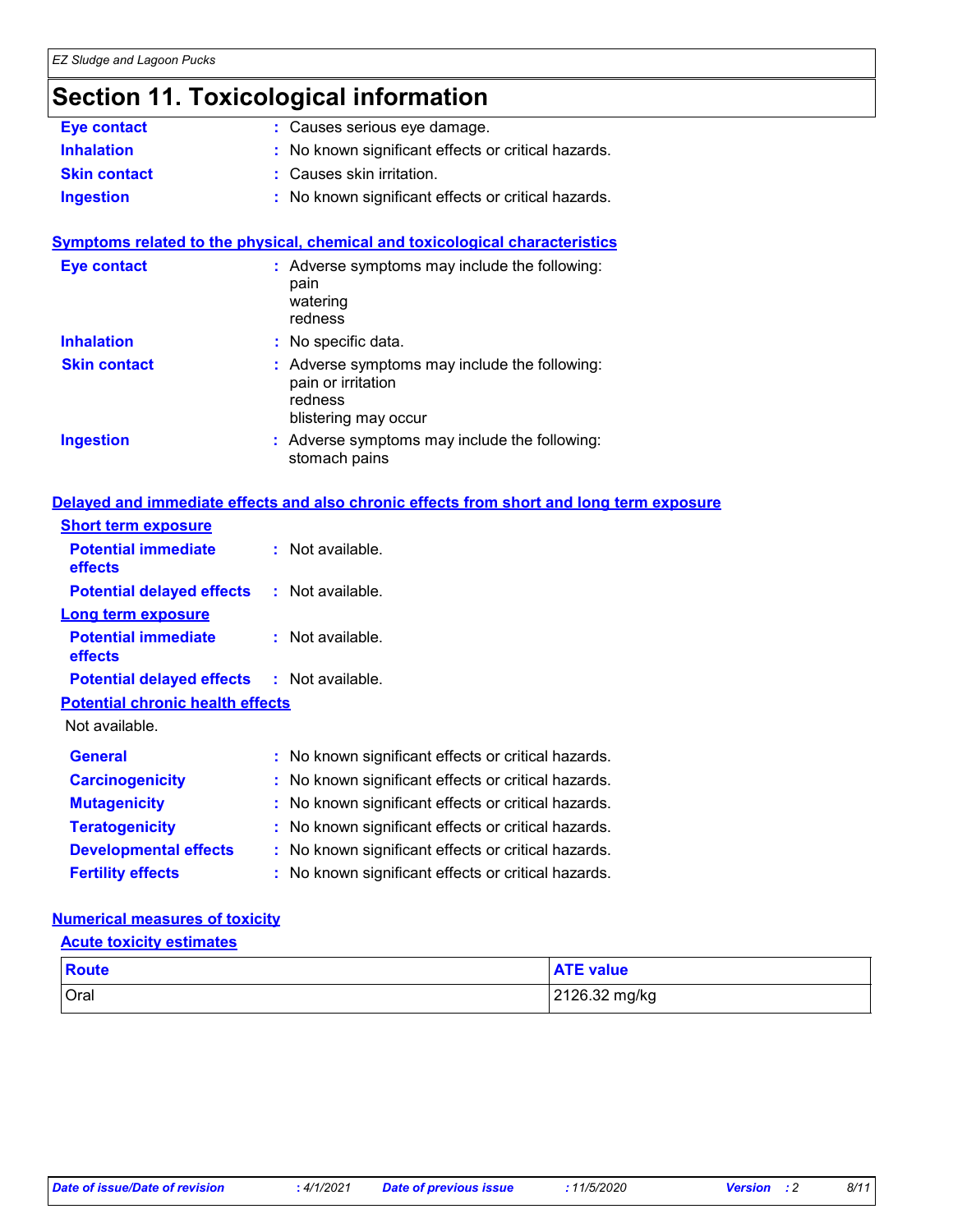### **Section 12. Ecological information**

#### **Toxicity**

| <b>Product/ingredient name</b>                                     | <b>Result</b>                      | <b>Species</b>                                                               | <b>Exposure</b> |
|--------------------------------------------------------------------|------------------------------------|------------------------------------------------------------------------------|-----------------|
| Benzenesulfonic acid,<br>C10-13-alkyl derivatives,<br>sodium salts | Acute LC50 5 mg/l Fresh water      | Fish - Oncorhynchus mykiss -<br>Juvenile (Fledgling, Hatchling,<br>Weanling) | 96 hours        |
| Alcohols, C9-11, ethoxylated                                       | Acute EC50 5.36 mg/l Fresh water   | Crustaceans - Ceriodaphnia<br>dubia - Neonate                                | 48 hours        |
|                                                                    | Acute EC50 2686 µg/l Fresh water   | Daphnia - Daphnia magna -<br>Neonate                                         | 48 hours        |
|                                                                    | Acute LC50 8500 µg/l Fresh water   | Fish - Pimephales promelas                                                   | 96 hours        |
| I sodium carbonate                                                 | Acute EC50 242000 µg/l Fresh water | Algae - Navicula seminulum                                                   | 96 hours        |
|                                                                    | Acute LC50 176000 µg/l Fresh water | Crustaceans - Amphipoda                                                      | 48 hours        |
|                                                                    | Acute LC50 265000 µg/l Fresh water | Daphnia - Daphnia magna                                                      | 48 hours        |
|                                                                    | Acute LC50 300000 µg/l Fresh water | Fish - Lepomis macrochirus                                                   | 96 hours        |

#### **Persistence and degradability**

Not available.

#### **Bioaccumulative potential**

| <b>Product/ingredient name</b>                                     | <b>LogP</b> <sub>ow</sub> | <b>BCF</b> | <b>Potential</b> |
|--------------------------------------------------------------------|---------------------------|------------|------------------|
| Benzenesulfonic acid,<br>C10-13-alkyl derivatives,<br>sodium salts | 3.32                      |            | low              |

#### **Mobility in soil**

**Soil/water partition coefficient (KOC) :** Not available.

**Other adverse effects** : No known significant effects or critical hazards.

### **Section 13. Disposal considerations**

The generation of waste should be avoided or minimized wherever possible. Disposal of this product, solutions and any by-products should at all times comply with the requirements of environmental protection and waste disposal legislation and any regional local authority requirements. Dispose of surplus and nonrecyclable products via a licensed waste disposal contractor. Waste should not be disposed of untreated to the sewer unless fully compliant with the requirements of all authorities with jurisdiction. Waste packaging should be recycled. Incineration or landfill should only be considered when recycling is not feasible. This material and its container must be disposed of in a safe way. Care should be taken when handling emptied containers that have not been cleaned or rinsed out. Empty containers or liners may retain some product residues. Avoid dispersal of spilled material and runoff and contact with soil, waterways, drains and sewers. **Disposal methods :**

### **Section 14. Transport information**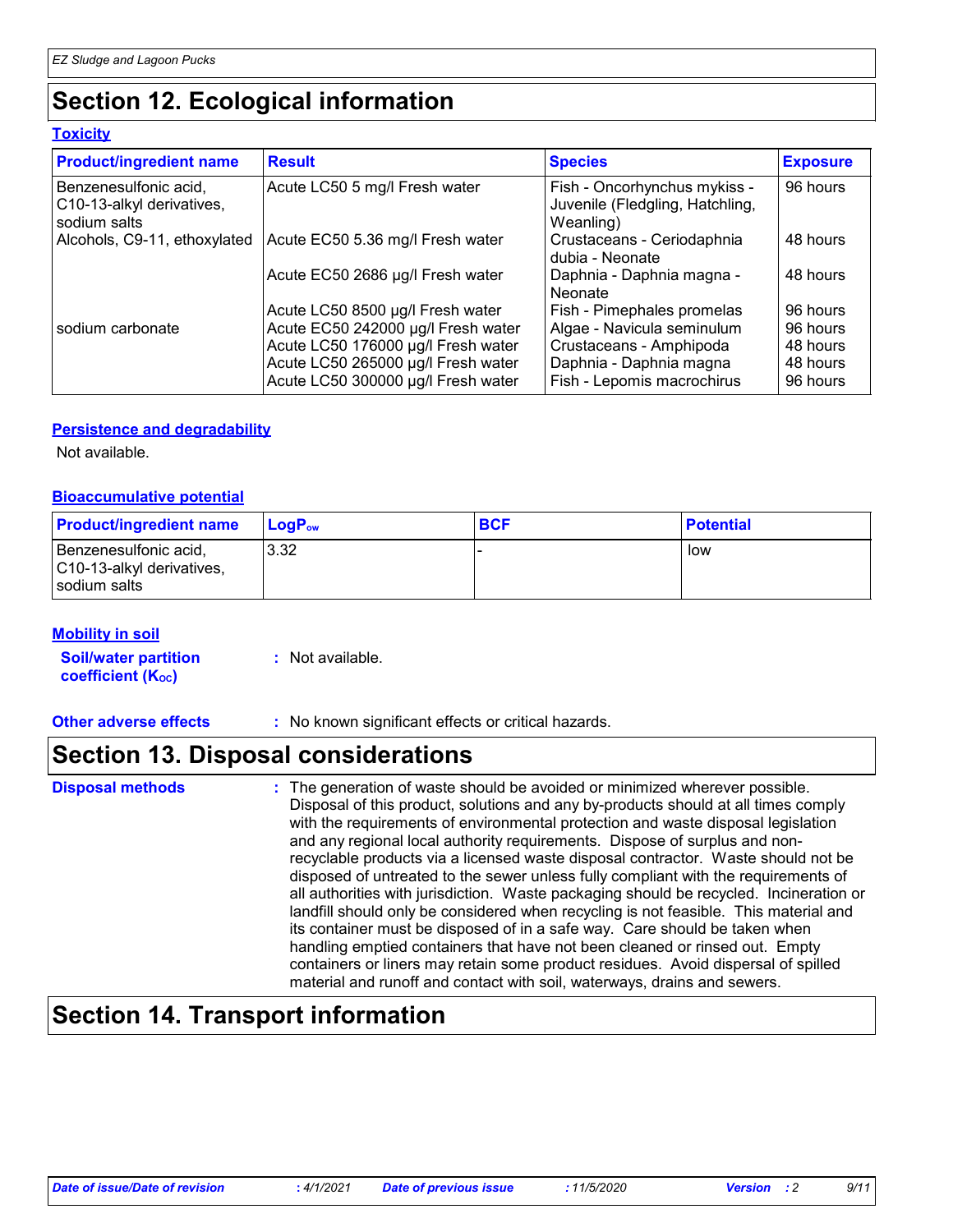### **Section 14. Transport information**

|                                      | <b>TDG</b><br><b>Classification</b> | <b>DOT</b><br><b>Classification</b> | <b>ADR/RID</b> | <b>IMDG</b>              | <b>IATA</b>    |
|--------------------------------------|-------------------------------------|-------------------------------------|----------------|--------------------------|----------------|
| <b>UN number</b>                     | Not regulated.                      | Not regulated.                      | Not regulated. | Not regulated.           | Not regulated. |
| <b>UN proper</b><br>shipping name    |                                     |                                     |                |                          |                |
| <b>Transport</b><br>hazard class(es) |                                     |                                     |                |                          |                |
| <b>Packing group</b>                 | $\blacksquare$                      |                                     |                | $\overline{\phantom{0}}$ |                |
| <b>Environmental</b><br>hazards      | No.                                 | No.                                 | No.            | No.                      | No.            |

**Special precautions for user Transport within user's premises:** always transport in closed containers that are **:** upright and secure. Ensure that persons transporting the product know what to do in the event of an accident or spillage.

**Transport in bulk according :** Not available. **to Annex II of MARPOL and the IBC Code**

### **Section 15. Regulatory information**

#### **Canadian lists**

**Canadian NPRI :** None of the components are listed.

**CEPA Toxic substances :** None of the components are listed.

**International regulations**

**Chemical Weapon Convention List Schedules I, II & III Chemicals** Not listed.

**Montreal Protocol**

Not listed.

**Stockholm Convention on Persistent Organic Pollutants** Not listed.

**Rotterdam Convention on Prior Informed Consent (PIC)**

Not listed.

### **UNECE Aarhus Protocol on POPs and Heavy Metals**

Not listed.

| <b>Inventory list</b> |                                                                                      |
|-----------------------|--------------------------------------------------------------------------------------|
| <b>Australia</b>      | : Not determined.                                                                    |
| <b>Canada</b>         | : All components are listed or exempted.                                             |
| <b>China</b>          | : Not determined.                                                                    |
| <b>Europe</b>         | : At least one component is not listed.                                              |
| <b>Japan</b>          | : Japan inventory (ENCS): Not determined.<br>Japan inventory (ISHL): Not determined. |